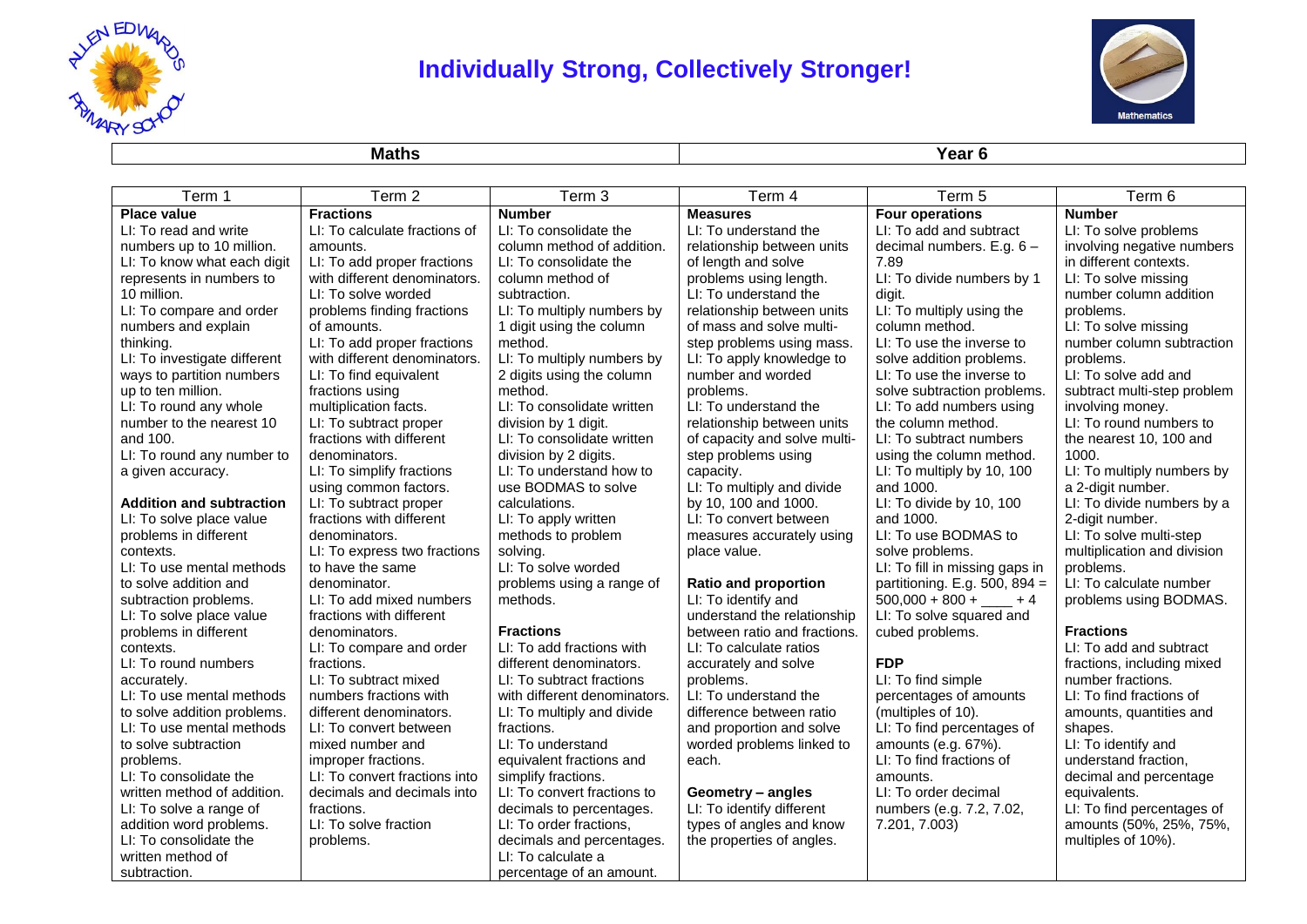

### **Individually Strong, Collectively Stronger!**



### LI: To solve a range of subtraction word problems. **Multiplication and division** LI: To identify multiples and prime numbers using tests of divisibility. LI: To investigate the factors of numbers. LI: To find common factors of two or more numbers. LI: To multiply numbers mentally by 1 digit using known facts and partitioning. LI: To multiply by 10, 100 and 1000. LI: To understand column method multiplication with 4 by 1 digits. LI: To divide by 10, 100 and 1000. LI: To solve multiplication worded problems. LI: To solve mixed worded problems using column methods. LI: To divide numbers mentally using known facts. LI: To understand short division for 4 by 1 digits. LI: To divide 3 digit numbers by 2 digit numbers using short division. LI: To solve mixed worded problems using all operations. **Fractions** LI: To calculate fractions of amounts and apply this to worded problems. **Decimals** LI: To read and write decimal numbers. LI: To order decimals with up to 3 dp. LI: To round decimals with 2d.p. to the nearest decimal place. LI: To multiply and divide numbers by 10, 100 and 1000. LI: To use equivalences between simple fractions, decimals and percentages. LI: To solve number problems involving decimals. LI: To estimate to the nearest 10, 100, 1000, 10000 and 100000. LI: To estimate to check answers to determine levels of accuracy. LI: To solve mixed operation problems. LI: To solve problems in different contexts. **Geometry** LI: To classify a range of triangles according to the angle and side properties. LI: To classify a range of quadrilaterals according to their angle and side properties. **Measures** LI: To read, write and convert between units of length. LI: To read, write and convert between units of mass and capacity. LI: To calculate the total when given a percentage amount. **Algebra** LI: To apply an algebraic rule to a number sequence (nth term). LI: To write formula for a calculation. LI: To find missing values in a formula. **Measures** LI: To understand negative numbers and solve problems using negative numbers. LI: To multiply and divide by 10, 100 and 1000. LI: To convert between metric measures. LI: To solve worded problems using knowledge of measures. LI: To calculate differences between miles and kilometres. LI: To convert between imperial and metric measures. **Measures** LI: To calculate the perimeter of regular and irregular shapes. LI: To use knowledge of perimeter to solve word problems. LI: To calculate the area of squares, rectangles and triangles. LI: To calculate the area of a parallelogram. LI: To measure angles using a protractor accurately. LI: To draw angles using a protractor accurately. LI: To apply knowledge to number and worded problems. LI: To calculate missing angles on a line and within a triangle. LI: To calculate missing angles around a point and within a quadrilateral. LI: To understand the equality in vertically opposite angles. **Geometry – shapes** LI: To draw shapes accurately using a ruler and a protractor. LI: To recognise nets of 3D shapes and explain why they are successful or not. LI: To draw nets of 3D shapes to investigate their properties. LI: To understand the relationship between the radius and the diameter of a circle. **Statistics** LI: To accurately read and interpret data on pictograms. LI: To understand how to interpret data on bar charts and solve problems using this data. LI: To apply knowledge to number and worded problems. LI: To accurately read data on a line graph and **Geometry** LI: To find missing angles on a straight line. LI: To find missing angles in a triangle. LI: To find missing angles around a point. LI: To investigate the properties of 2D shapes. LI: To investigate the properties of 3D shapes. LI: To identify co-ordinates of points on a 4-quadrant grid. **Statistics** LI: To gather data and present in a tally chart. LI: To create a bar chart using data from a tally chart. LI: To calculate the mean of a given set of data. LI: To find percentages of amounts (5%, 1% and all other %s). LI: To order and compare fractions, decimals and percentages. LI: To complete a number sequence and write the rule for the sequence. LI: To calculate simple algebraic equations (e.g. 7k  $+ a =$  and tell the children what k and a equals). **Measures** LI: To calculate the perimeter of compound shapes. LI: To calculate the area of rectangles and triangles. LI: To calculate the volume of a 3D shape. LI: To convert metric measures. LI: To solve measures problems.